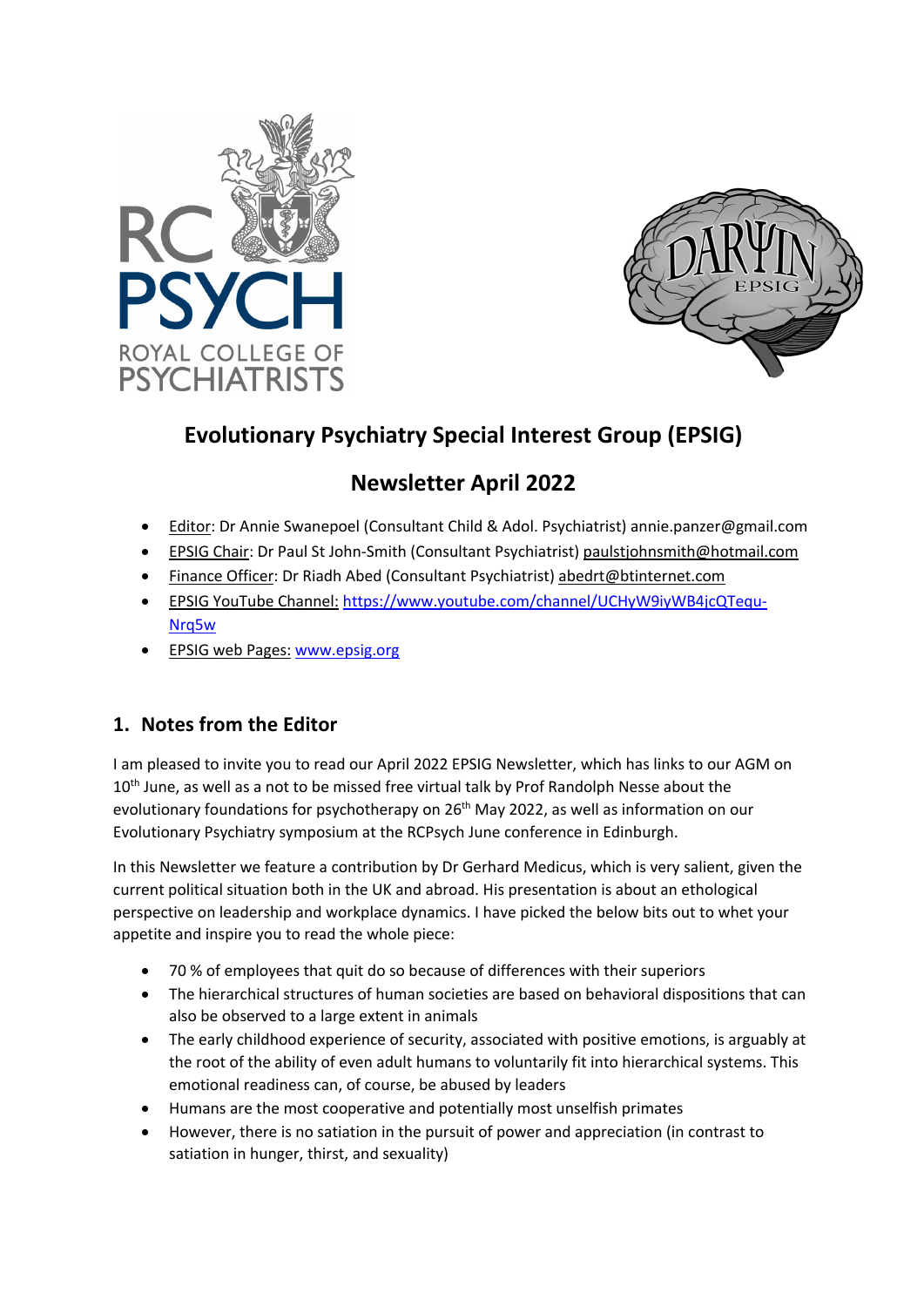- Since corresponding leadership positions are associated with a gain in autonomy and prestige, it is not out of the question that they are also sought by individuals who are not capable
- Power can also lead to a change in self-perception and promote overestimation of oneself and this is often fostered by flattering feedback from submissive subordinates
- As a result, it is important to create regulations that counteract this. They can consist of controlling institutionalized power, training employees and limiting leadership periods

## **2. EPSIG AGM**

Please email sigs@rcpsych.ac.uk for a link to attend the virtual EPSIG AGM that will be held on  $10^{th}$ June 2022 from 1-2 pm.

## **3. WPA, Section of Evolutionary Psychiatry Free Webinar Program.**

The next free WPA evolutionary psychiatry webinar will be on 26<sup>th</sup> May 2022 2022 at 4pm where Prof Randolph Nesse will be speaking about "Why relationships exist: Evolutionary foundations for psychotherapy". Please register at: https://www.wpanet.org/evolutionary-psychiatry

### **4. RCPsych International Congress, Edinburgh, 23rd June 2022, 10h30-11h45**

**S40 What studies about maternal abuse, prenatal stress, childhood trauma and insights from hunter-gatherers can teach us about normal and abnormal child development** Chair: Dr Paul St John-Smith, Chair of Evolutionary Psychiatry Special Interest Group

- **An evolutionary perspective on child maltreatment** Dr Annie Swanepoel, North East London Foundation Trust
- **Prenatal stress and effects on child neurodevelopment: evolutionary explanations** Professor Vivette Glover, Imperial College London
- **Evolutionary mismatch and mental disorder: insights from hunter-gatherer studies** Dr Nikhil Chaudhary, University of Cambridge

### **5. An ethological perspective on leadership and workplace dynamics**

### **by Gerhard Medicus**

In a world driven by an ever-increasing pressure to perform and achieve, workplace dynamics and leadership styles are highly relevant. Schwertfeger (2006) estimates that **70 % of employees that quit do so because of differences with their superiors**. It is equally alarming that approximately 90 % of employees describe themselves as motivated when asked at the beginning of their career,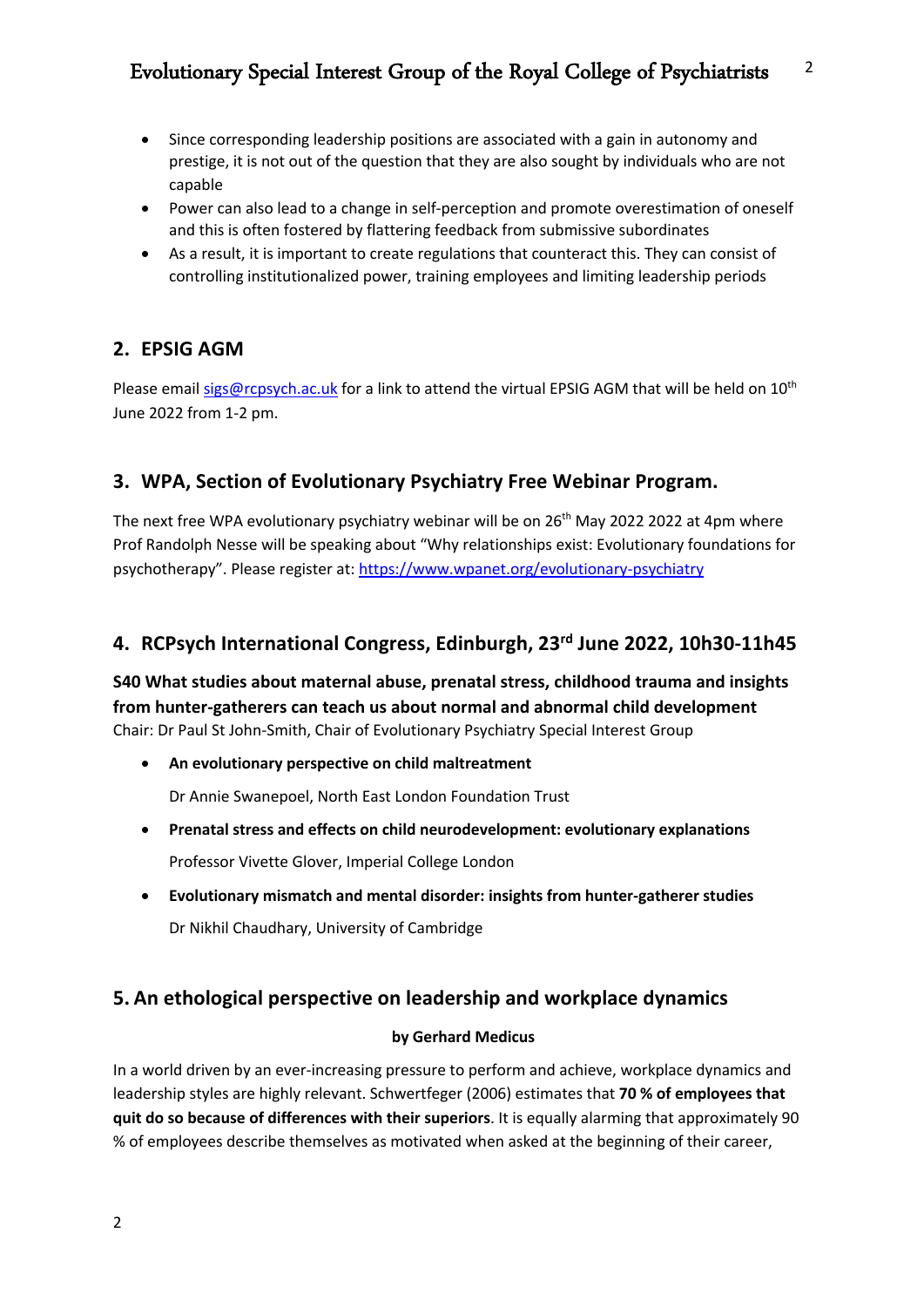whereas shortly before retirement, this number decreases to 10 or 20 %. These compelling numbers are also related to many modern-day mental problems, including and above all burn-out.

Leadership styles play a crucial role in creating an atmosphere in which people either enjoy working or not. They are of paramount importance in determining a company's success and influencing both employees' mental health and that of the leaders themselves. Poor leadership can result in an enormous burden of costs both on the individual and socio-political levels.

Considering the relevance of this issue today, our understanding of hierarchies and leadership behaviour remains insufficient. This lack is partially due to the persistent yet unjustified separation of natural and human sciences. However, our biological roots have much to offer about our modern human behaviour. **An ethological view on hierarchies and their origin can help bridge the gap and enhance our knowledge and understanding of leadership and how different styles affect our behaviour**. Darwin already knew: "In the distant future I see open fields for far more important research. [A Theory of] Psychology will be based on a new foundation, that of the necessary acquirement of each mental power and capacity by gradation. Light will be thrown on the origin of man and his history" (1859: p. 488).

Darwin's consideration (1859) was taken up by (1) Konrad Lorenz (1978: *Behind the Mirror*), who developed a theory on the evolution of cognitive performance. This theory is related to the systematics of vertebrates; it is summarised in the second English edition of Gerhard Medicus' book (2017, Table 5, p. 64). Following this Darwinian model, (2) Hans Kummer (1991) and Peter Hammerstein (1981) reconstructed development stages in how resources and possessions are handled (Medicus 2017, Table 8, p. 108). (3) Gerhard Medicus and Sigrid Hopf (1990) extended Darwin's and Lorenz' theory by including the evolution of gender differences (Medicus 2017, Table 9, p. 118).

Later, a reconstruction of the evolution of cognitive presuppositions for morality and reflection on humanity and human dignity was proposed ((4) Medicus 2017, Table 7, p. 99). In principle, the four reconstructions match the neuro-anatomically layered structure resulting from different brain parts' phylogenetic age differences. As can be derived from the Periodic Table of Human Sciences (Medicus 2017, Table 1 & 3, p. 26 & 28), the reconstructions represent cornerstones of an emerging *Theory of Psychology*. Many phylogenetically old behavioural traits continue to shape and influence our psyche today and affect neurotic regressions.

The following four premises support this understanding of reconstructions of behavioural phylogeny based on vertebrate evolution. The first two premises are derived from research in comparative morphology.

(1) Phylogeny is the evolutionary outcome of a *series of pre-existing traits or preconditions.* Many fossils display characteristics that were once preconditions for phylogenetically more recent traits.

(2) Phylogenetic history is *conservative.* Many traits persist, often in modified form, over extended periods of phylogenetic development. The probability of an existing trait being lost decreases with increasing phylogenetic age. Examples include the spinal column and spinal cord, which are found in all vertebrates. A benefit from losing either one of these traits is currently unthinkable. Consequently, new traits emerge on the foundation of older pre-existing traits.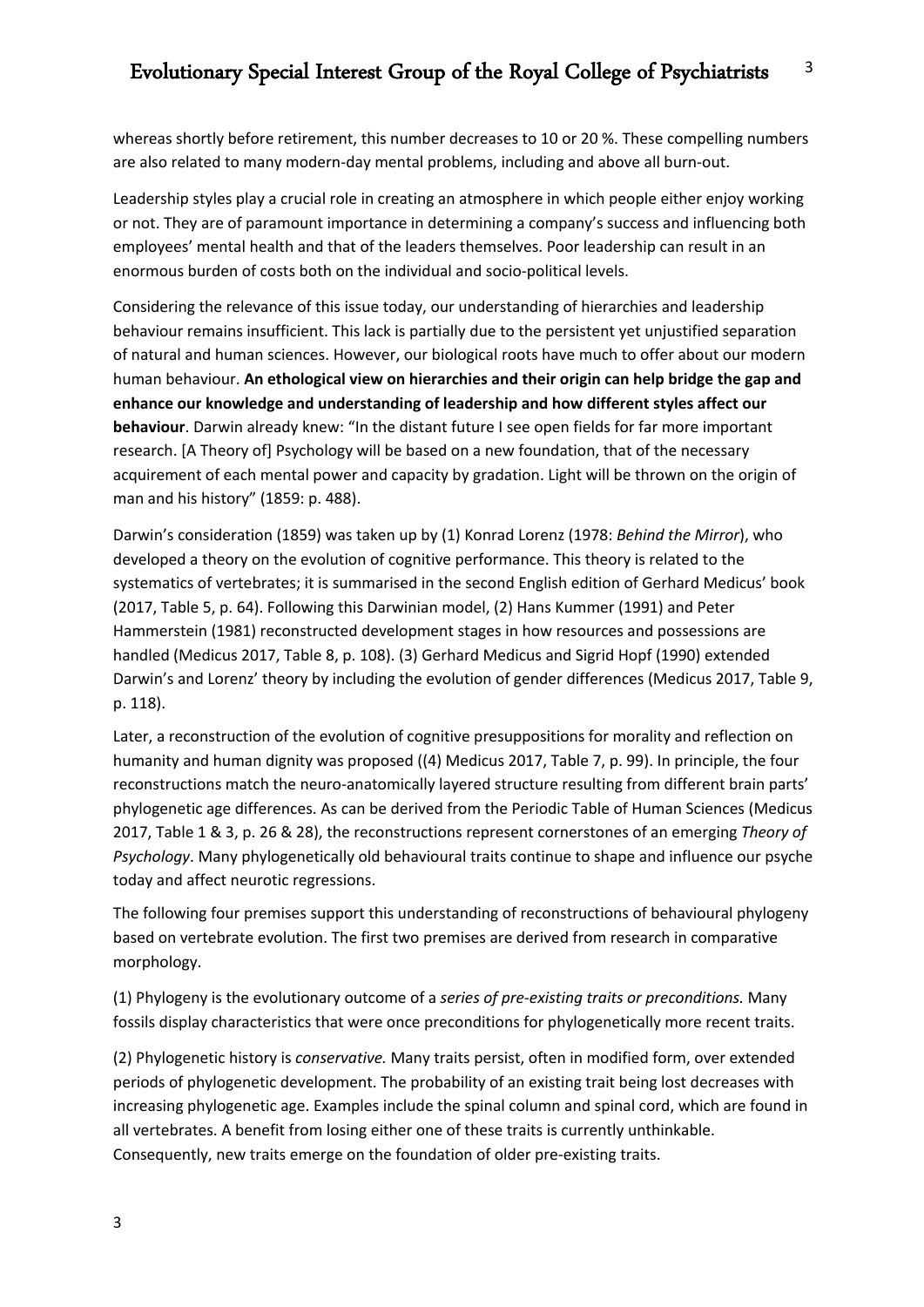(3) Behaviour, emotion, and intellect are capacities based on electrophysiological processes in the nervous system's anatomical structure. It follows that the first two premises can equally apply to the nervous system's anatomy and capacities.

(4) During evolutionary history, human ancestors have shown increasingly complex behavioural repertoires. Some capacities and traits correspond to those found in extant organisms.

The fifth reconstruction, *"Ranking and hierarchy from an ethological point of view"*, further explores this line of thought, as shown in the following table and discussed further below.

| <b>Types of Hierarchy</b>         | <b>Classification</b> | <b>Advantages</b>                |
|-----------------------------------|-----------------------|----------------------------------|
| 5. Appreciation                   | <b>Humans</b>         | Social Care                      |
| 4. Assertion (antisocial empathy) | Chimpanzee            | Care by reassurance (comforting) |
| 3. Competence                     | Higher monkeys        | Learning for group members       |
| 2. Strength ("pecking order")     | Social mammals        | Reduces fights                   |
| 1. Caring towards young           | Lower mammals         | Protects young                   |

In both animals and humans, social groups are characterized by so-called rank orders (hierarchies, after the ancient Greek words hieros/sacred and arche/order or dominion).

Hierarchies of different expressive forms exist in every social association. The position of an individual in the hierarchy depends on various factors, such as age and gender, ecological conditions and evolutionary developmental level. Someone's hierarchical position also depends on whether or not a female has a young. In humans, life history, origin and socio-political conditions also play a role. Hierarchical relationships can also vary in animals and humans depending on the time of day.

In the species comparison, different forms of hierarchy can be observed in different degrees of expression: Pecking orders, situation-dependent mutual support in rank struggles, competence hierarchies, appreciation hierarchies and hierarchies by assertion. **The hierarchical structures of human societies are based on behavioral dispositions that can also be observed to a large extent in animals.** However, the evolutionarily anchored striving for rank and recognition is associated with considerable risks, especially in so-called advanced cultures. Functional and dysfunctional dispositions can be combined within the framework of a theory based on human ethology. The focus of this chapter is on hierarchies in groups of people. The topic is particularly relevant for organizations and managers, but also for business administration, ethics, employee motivation and health and job satisfaction.

#### **1 Forms of rank order**

#### **1.1 Early Mammals**

*Caring hierarchy:* At the time of the emergence of brood care in early mammals, hierarchical relationships between adults probably did not yet exist. The first hierarchy between individuals of the same species may have been that between mother and young.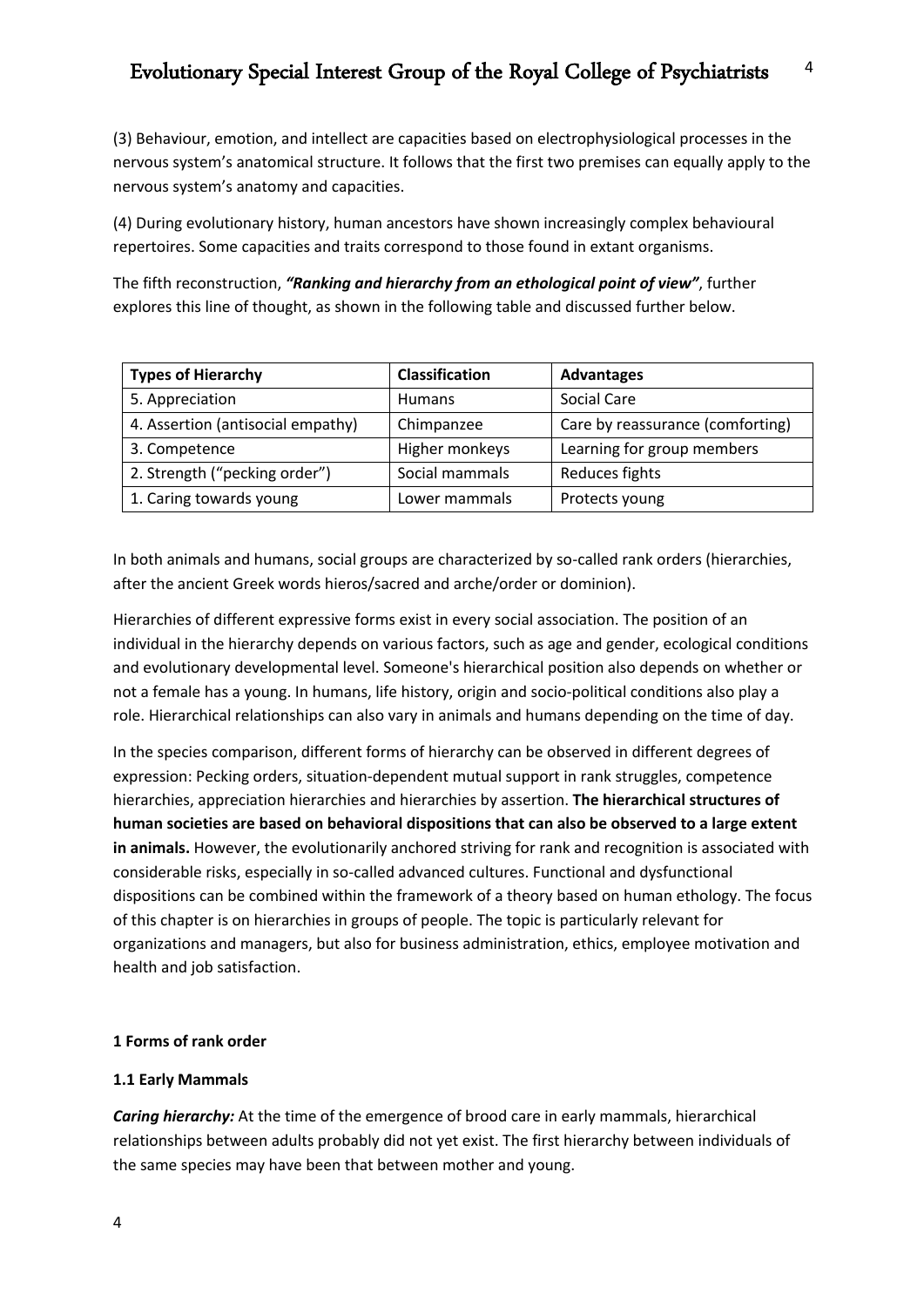#### Evolutionary Special Interest Group of the Royal College of Psychiatrists 5

Already in egg-laying mammals, there is a strict dependence of the young on the mother, who provides it with mother's milk, keeps it clean, and, if necessary, warms and protects it. Even after weaning, the young are often still dependent on assistance in obtaining food and protection from predators, assistance in which both parents participate in some species. Thus, the earliest form of hierarchy, also called caring hierarchy, results from these supportive acts toward the young. Their purpose is, among other things, to prevent self-endangering autonomy attempts by the young. However, until the young have reached the necessary body size and have acquired the vital skills (e.g. for catching prey), they too can be quite challenging for the parents. For this reason, one speaks here also of an omega hierarchy.

*"Potentials" of caring for other forms of hierarchy:* The caring hierarchy characterized by altruism probably has little to do with evolutionary later forms of hierarchies between adults, characterized by dominance, submission and flight. And yet, with brood care, an important basis for this may have emerged because the capacity for individual recognition, useful in the context of maternal or parental care, has been extended to adult members of the social group. Equally noteworthy, with the evolution of empathy, theory of mind, and reflection, new options for caring emerge that benefit not only young but also adults.

**The early childhood experience of security, associated with positive emotions, is arguably at the root of the ability of even adult humans to voluntarily fit into hierarchical systems. This emotional readiness can, of course, be abused by leaders** for their own purposes (Eibl-Eibesfeldt 1996). However, it can also be cultivated prosocially. In terms of its cultivability, moreover, the humility of adults is particularly relevant. Its roots presumably lie in the emotional experience of small children who feel "sheltered." This ability also promotes resilience and can be used in music therapy, for example.

#### **1.2 Social Mammals**

The so-called *hierarchy of strength*, which orders the individuals of a group according to their forcefulness, developed in the context of the struggle of social mammals for limited resources. This form of hierarchy has the advantage of avoiding repeated strength-consuming fights from the establishment of the order onwards. Thorleif Schjelderup-Ebbe (1922) first described it in chickens, where there is a clear **pecking order**. Rank fights are an agonistic form of aggression. The drive goal is the subjugation of the opponent. If a fight is won, the winner usually shows feelings of triumph and/or typical dominance behavior, whereas the inferior signals his/her submission, for example by flight and/or gestures of humility. Victory is significant not only because of the resources contested, but also because the higher-ranking animal usually enjoys reproductive advantages over the lowerranking. The lower-ranking animal gets food only when the higher-ranking animal is satiated or unobserved by it, or when it devours the "prey" faster than the higher-ranking animal can drive it away.

Hierarchies need not be linear in the sense of  $\alpha$  stronger than  $\beta$ ,  $\beta$  stronger than  $\gamma$ ,  $\gamma$  stronger than  $\delta$ , δ stronger than ε: in fact, "inconsistencies" in the sense of, for example, ε stronger than γ are observed in practice. Sometimes  $\alpha$  supports γ in the struggle against  $\beta$ . Thus,  $\alpha$  can secure and increase the distance to β.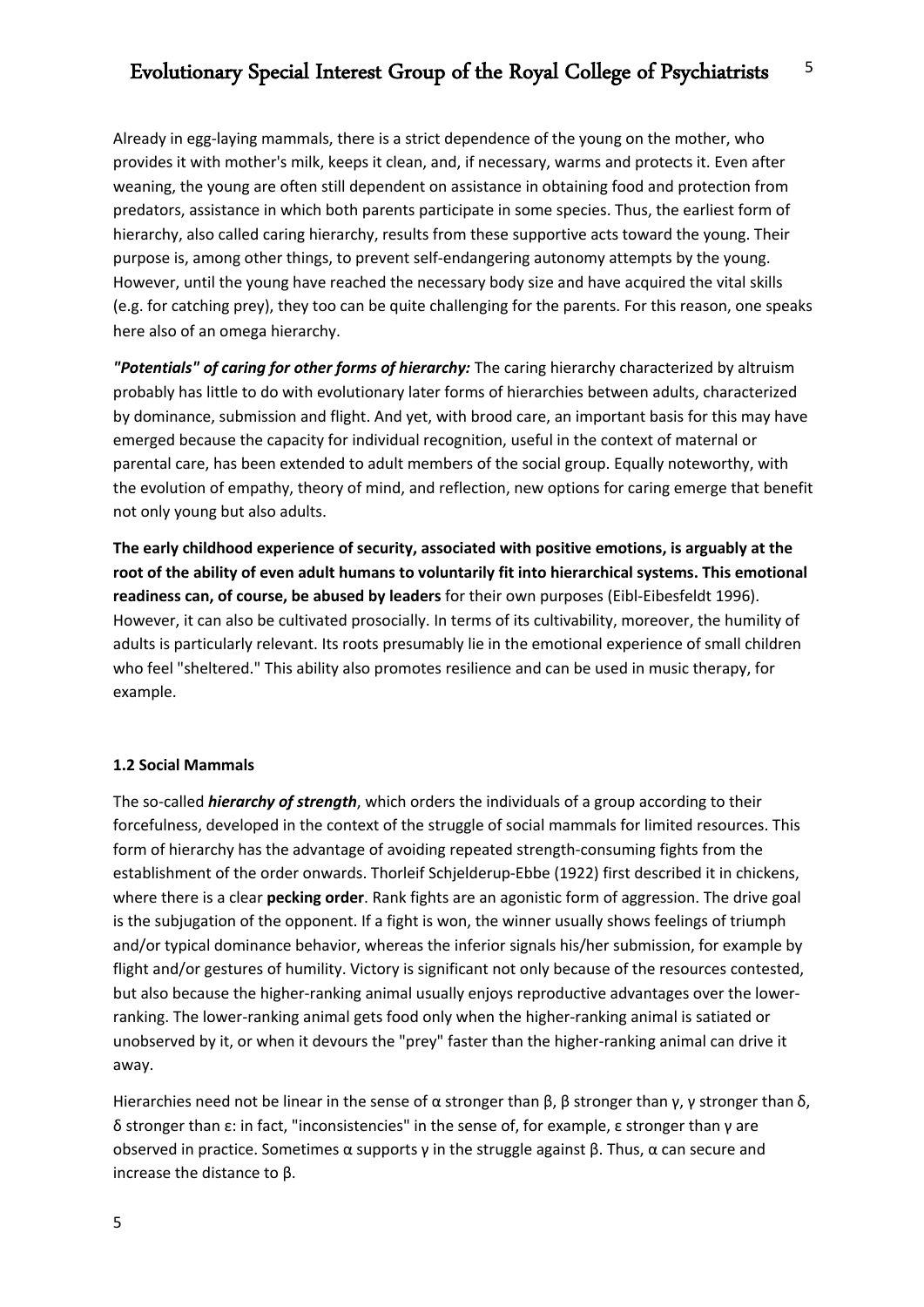#### **1.3 Higher Monkeys**

The hierarchy of strength behaviour described above can also be observed in higher monkeys. In addition, higher monkeys support "friends" by whom they are regularly groomed, in rank encounters and current disputes.

Hierarchies based on strength do not go unchallenged in the long run. When a new hierarchy has been established after disputes, many species require reconciliation to avoid jeopardizing group cohesion. To ensure such reconciliation, it is necessary for the inferior to acknowledge the rank of the stronger through facial expressions, posture, and gestures, and then to initiate and maintain contact again using behaviours that have their roots in brood care behaviour (e.g., "delousing" or grooming). The benefits to the group include communal avoidance and defense against predators; a sense of belonging in the group is likely to be accompanied by positive emotions in social mammals.

Hierarchically structured family groups (e.g., in wolves and common marmoset/*Callithrix jacchus*\*1\*), in which only the strongest pair reproduces, are called aristogamies (Bischof 1985). In members of some species, the female takes the rank of its male.

Age or competence hierarchy: Physical strength alone, however, is insufficient in many species. Thus, it is often the most experienced or the eldest individual that takes the leading position. In this way, the young and inexperienced group members can learn from them. Such a hierarchy of competence can be observed in elephants, for example. In some baboon species, the group primarily follows the strongest; however, if the most experienced animal does not participate in a morning departure, for example, and thus refuses to follow, the group follows not the strongest but the most experienced animal (Kummer 1975).

*Inheritance hierarchies:* In special cases, rank can be inherited without prior evidence of strength or competence. For example, cubs of high-ranking rhesus monkey mothers have advantages over cubs of lower-ranking mothers. Inheritance hierarchies are also widespread, especially in humans. By belonging to certain ethnic groups, religions, castes, clans or noble houses, certain advantages can be passed on to descendants. In Palaeolithic societies, reciprocity and meritocracy were prominent. In Neolithic cultures, with the emergence of social distinctions regarding property and wealth, both chieftaincy and legacies were increasingly determined by inheritance rules and contention.

#### **1.4 Great Apes**

*Coalitions:* Hierarchical dynamics experience new options in chimpanzees and humans. Thus, in both, "male alliances" are formed again and again with the aim of ousting the highest-ranking group member from his position and thus enjoying his privileges (in chimpanzees these are predominantly sexual privileges, in humans often privileges of status and power, sometimes outside the legally provided framework). The weaker coalition partner can sometimes exercise more power than the objectively stronger of the two.

In chimpanzees and humans, it has been repeatedly observed how reconciliation with the former adversary helps to win that adversary as a coalition partner when needed. The inability to reconcile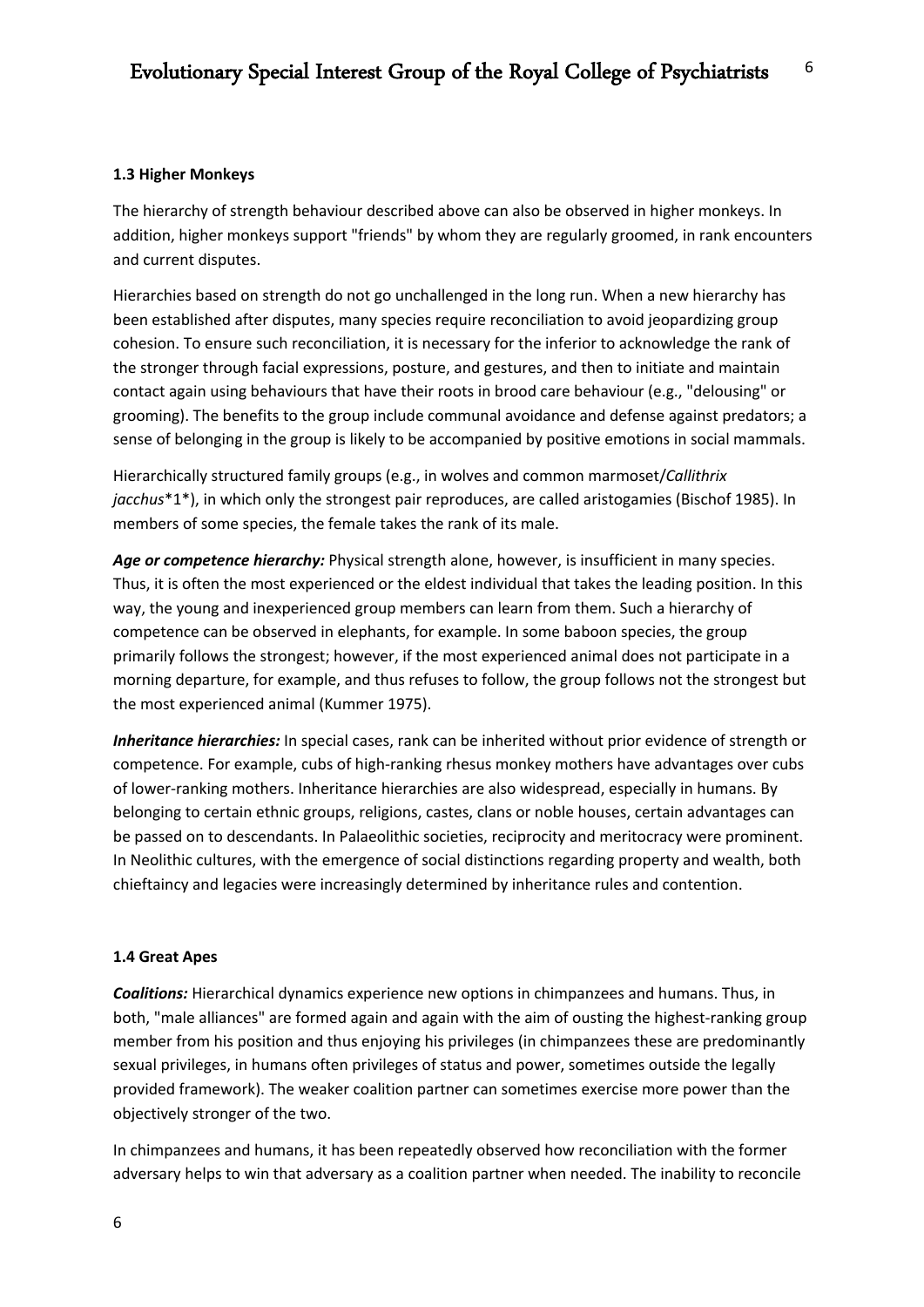is tantamount to "sociopolitical suicide" (de Waal 1982).

However, through reciprocal support, bonobo females also secure food resources against both sexes. Long-term strategies and "sympathies" as well as family ties play a greater role in chimpanzee females than in males which are more power opportunistic.

Hierarchically ascending male chimpanzees first subjugate the females in their group and then attempt to work their way up the male hierarchy. In doing so, they employ imposing behaviour, a method in which group members are frightened by show of force (i.e. assertion hierarchy), but also by, for example, making noise with tin cans (Goodall 1986). This striving for status and rank requires the ability to empathise, which is often unilaterally associated only with prosocial behaviour (e.g., comforting).

*Relative hierarchies:* In bonobos and humans, there are also context-dependent hierarchies in which absolute hierarchy aspects are overridden: When a bonobo, initially alone in a tree eating attractive fruit, faces competition from stronger conspecifics, it sometimes quickly builds a nest with fruitladen branches. With luck, the improvised nest will be respected as territory by conspecifics (Fruth et al. 1993).

Similarly, absolute rank relationships in the military or in workplaces are overridden in certain situations, such as when a superior is invited to his employee's home. Absolutist authorities, however, ignore these distinctions.

#### **1.5 Homo sapiens**

*Appreciation hierarchy:* With the emergence of emphronesis (or Theory of Mind; ontogenetically from the fourth year of life, phylogenetically possibly from *Homo erectus* onwards, neurobiologically linked with a multitude of behavioural realms), there is an awareness of what others can and cannot know. This awareness is a prerequisite for the striving for recognition; self-worth is also related to it. Thanks to special talents and achievements as well as to the knowledge of their position in the group, individuals can therefore gain even more prestige and thus the position of a leader. The resulting appreciation hierarchy is fragile, however, because it remains dependent on the assessment by others (Bischof 2012).

So-called meritocracies have been observed among indigenous cultures. Their leaders "earned" their role through special competencies, social attractiveness or skill; their status depends on social control and support in the group. Rank and risk often correlate in direct proportion in this context.\*2\*

Thanks to theory of mind and reflection, the appreciation hierarchy has increasingly emancipated itself from the hierarchy of strength and from assertion hierarchy (Bischof 2012). Thus, **humans are the most cooperative and potentially most unselfish primates**. Because humans can reflect on and communicate their judgment, that judgement turns out to be more differentiated than intuitive assessments within the hierarchy of competence.

High-ranking individuals receive more attention, they are "respected" – in humans often also with regard to the moral integrity expected from them. Therefore, high-ranking people try to increase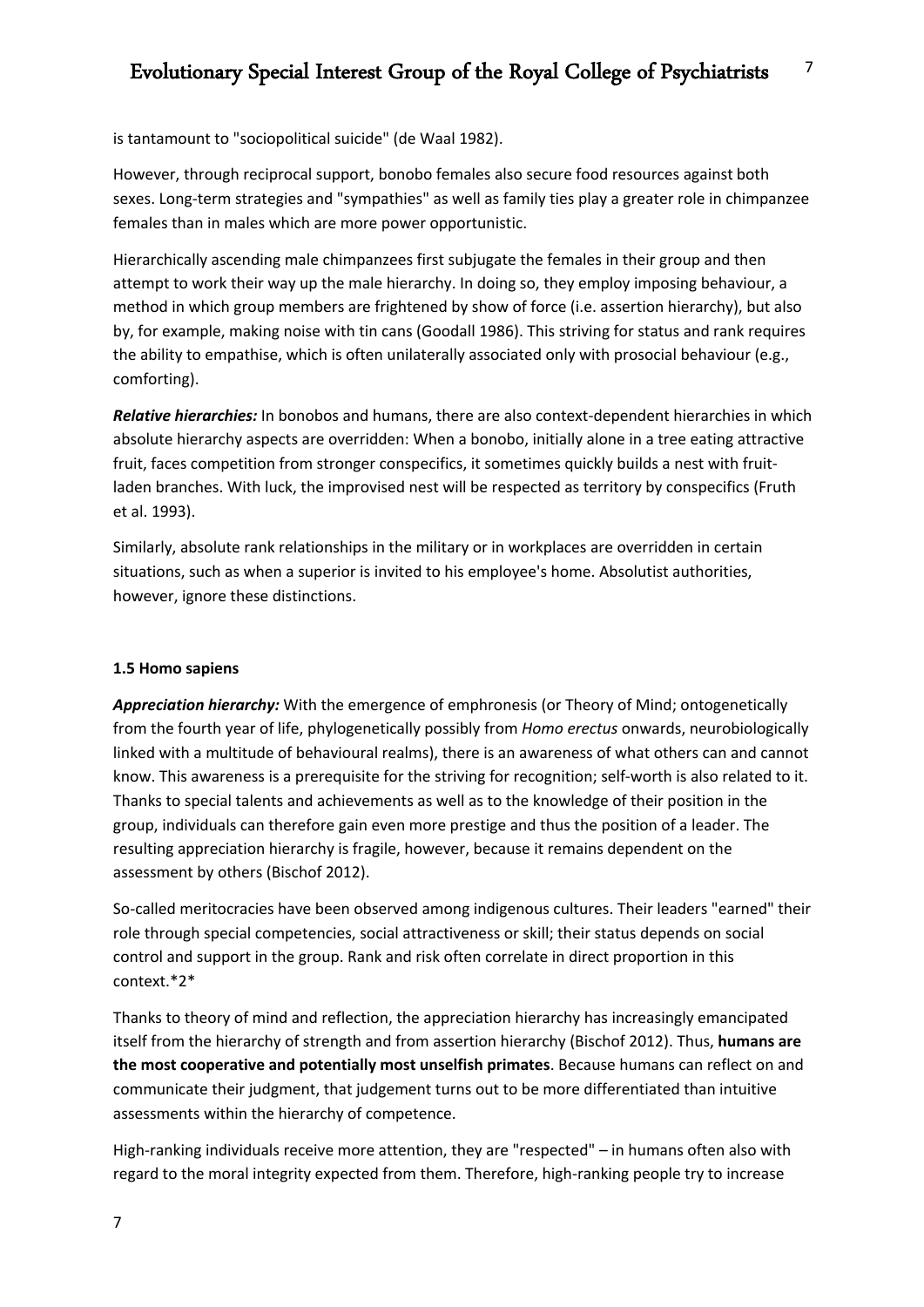their prestige, for example by being caring and appreciative of others; this is a behavioural tendency that has become increasingly important in Europe as a result of the Enlightenment. However, prosocial empathy and caring can be inhibited by stressors. These can also be internal stressors, for example as a result of striving for rank and dominance.

Appreciation for a person radiates to the appreciating environment. In this sense, honors serve not only the honored person but also the honoring institution.

Self-worth, especially in adolescents, is dependent on the judgment of those whom one considers competent. As autonomy and competence increase, self-worth becomes increasingly independent of the judgment of others throughout life. The emotional prerequisite for the development of the sense of self-worth and the worth of others is the early childhood experience of having experienced oneself as lovable.

#### **1.5.1 Power and hierarchy in modern organisations**

Whereas in indigenous cultures high rank is usually associated with direct or even indirect reproductive advantages, this is hardly ever the case in industrial societies. Instead, as noted above, the question of the functionality of hierarchies in and for organisations and institutions comes to the fore. Due to their complexity, modern societies are dependent on individuals who make decisions and take responsibility for them in the sense of the division of labour, so that others can devote themselves to their tasks within a secure framework. To this end, individuals who are suitable in terms of their abilities must be empowered. **Since corresponding leadership positions are associated with a gain in autonomy and prestige, it is not out of the question that they are also sought by individuals who are not capable of doing so**.

Many strive for rank, influence and control and defend the position they have achieved at all costs. Klaus Rolinski (2017) emphasizes that those in power, whether in small businesses, in churches, companies, or world politics, and of different worldviews often put their need for autonomy, rank, influence and control first, thereby preventing, delaying, or losing sight of approaches to solutions to pending factual problems. **There is no satiation in the pursuit of power and appreciation (in contrast to satiation in hunger, thirst, and sexuality**; Eibl-Eibesfeldt 1995) **\*3\***.

The absence of satiation can be explained by the evolutionary-biological context of origin; thus, a high rank originally increased one's own reproductive success as well as that of one's closer relatives. It is particularly harmful if a high-ranking position is taken by a person who does not have a healthy sense of self-esteem or who finds little fulfillment through core tasks of the profession. Then, as with other personality disorders, dysfunctionalities potentiate with increasing rank (Dammann 2007; Medicus 2019).

**Power can also lead to a change in self-perception and promote overestimation of oneself;** narcissism and the risk of feeling hurt or offended by others increase with overestimation of oneself (Haller 2013). **This development is often fostered by flattering feedback from submissive subordinates** (see McGuire et al. 1987). The fact that the team as a whole is better than any individual, including the leader, is then often no longer perceived. Thus, many high-ranking people no longer perceive the dependence of their successes on other people and develop their sphere of